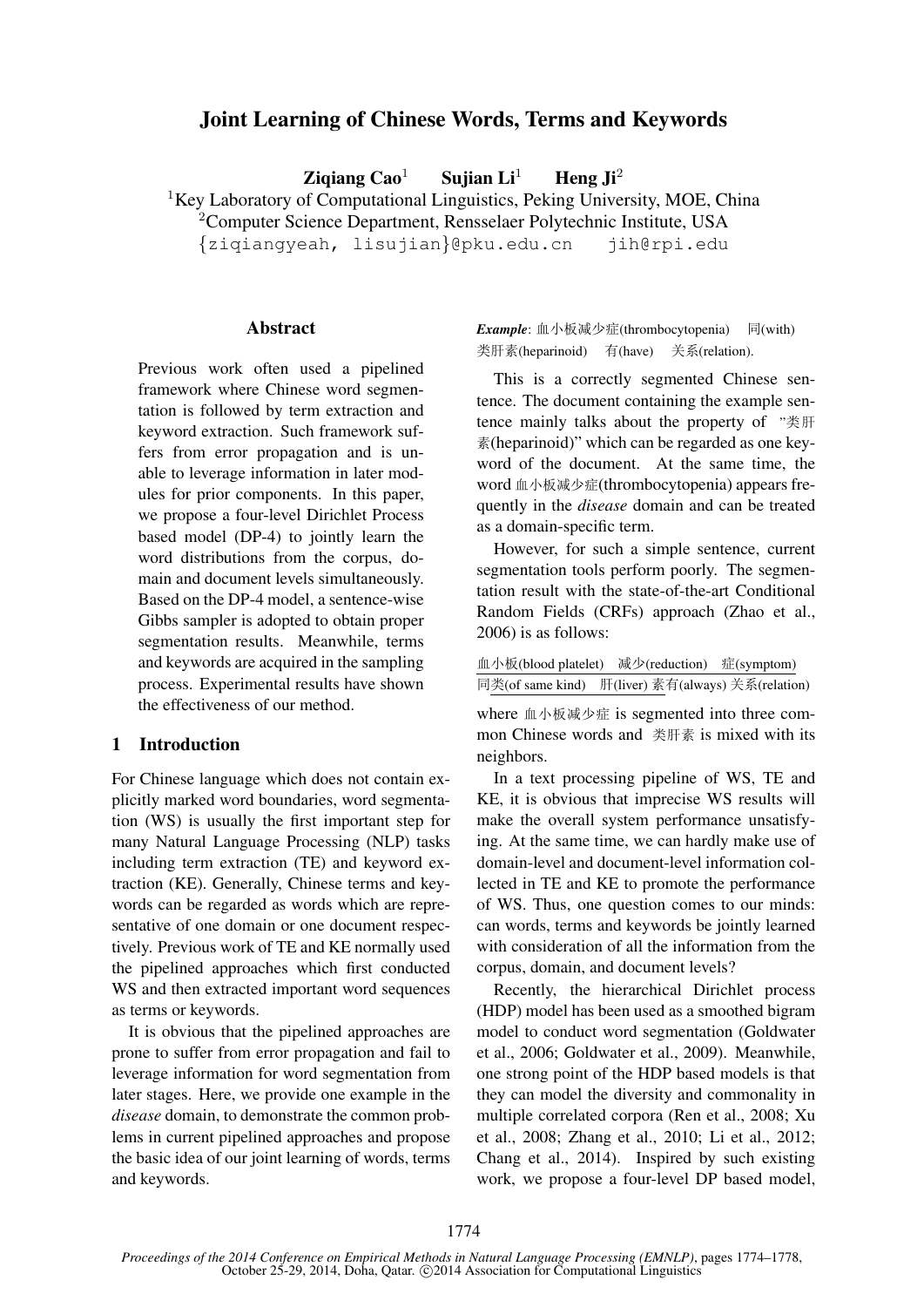

Figure 1: DP-4 Model

named DP-4, to adapt to three levels: corpus, domain and document. In our model, various DPs are designed to reflect the smoothed word distributions in the whole corpus, different domains and different documents. Same as the DP based segmentation models, our model can be easily used as a semi-supervised framework, through exerting on the corpus level the word distributions learned from the available segmentation results. Referring to the work of Mochihashi et al. (2009), we conduct word segmentation using a sentence-wise Gibbs sampler, which combines the Gibbs sampling techniques with the dynamic programming strategy. During the sampling process, the importance values of segmented words are measured in domains and documents respectively, and words, terms and keywords are jointly learned.

#### 2 DP-4 Model

Goldwater et al. (2006) applied the HDP model on the word segmentation task. In essence, Goldwater's model can be viewed as a bigram language model with a unigram back-off. With the language model, word segmentation is implemented by a character-based Gibbs sampler which repeatedly samples the possible word boundary positions between two neighboring words, conditioned on the current values of all other words. However, Goldwater's model can be deemed as modeling the whole corpus only, and does not distinguish between domains and documents. To jointly learn the word information from the corpus, domain and document levels, we extend Goldwater's model by adding two levels (domain level and document level) of DPs, as illustrated in Figure 1.

#### 2.1 Model Description

*H*tions in each domain and these DPs share an  $H^m_{\nu}$  *DP*( $\alpha_0$ ,  $G_1$ ) and gives the bigram distribution for  $\frac{1}{2}$   $\left| \left| \left( \widehat{H^n_w} \cdots \widehat{H^n_w} \cdots \widehat{H^n_w} \cdots \widehat{H^n_w} \right) \right| \right|$  cludes  $N_m$  documents, we use  $H^{m_j}_w$  ( $1 \leq j \leq n$ ) *M*<sub>IV</sub> main, the bigram distributions of different docu-M DPs  $(H_w^m; 1 \leq m \leq M)$  are designed specifically to word  $w$  to model the bigram distribuoverall base measure  $H_w$ , which is drawn from the whole corpus. Assuming the  $m<sup>th</sup>$  domain in- $N_m$ ) to model the bigram distribution of the  $i^{th}$ document in the domain. Usually, given a doments are not conditionally independent and similar documents exhibit similar bigram distributions. Thus, the bigram distribution of one document is generated according to both the bigram distribution of the domain and the bigram distributions of other documents in the same domain. That is,  $H_w^{m_j} \sim g(\alpha_3, H_w^m, H_w^{m_{-j}})$  where  $H_w^{m_{-j}}$  represents the bigram distributions of the documents in the  $m^{th}$  domain except the  $j^{th}$  document. Assuming the  $j^{th}$  document in the  $m^{th}$  domain contains  $N_m^j$  words, each word is drawn according to  $H_w^{m_j}$ . That is,  $w_i^{m_j} \sim H_w^{m_j} (1 \leq i \leq N_m^j)$ . Thus, our four-level DP model can be summarized formally as follows:

$$
G_1 \sim DP(\alpha_0, G_0); H_w \sim DP(\alpha_1, G_1)
$$
  
\n
$$
H_w^m \sim DP(\alpha_2, H_w); H_w^{m_j} \sim g(\alpha_3, H_w^m, H_w^{m-j})
$$
  
\n
$$
w_i^{m_j}|w_{i-1} = w \sim H_w^d
$$

Here, we provide for our model the Chinese Restaurant Process (CRP) metaphor, which can create a partition of items into groups. In our model, the word type of the previous word  $w_{i-1}$ corresponds to a restaurant and the current word  $w_i$  corresponds to a customer. Each domain is analogous to a floor in a restaurant and a room denotes a document. Now, we can see that there are  $|V|$  restaurants and each restaurant consists of M floors. The  $m^{th}$  floor contains  $N_m$  rooms and each room has an infinite number of tables with infinite seating capacity. Customers enter a specific room on a specific floor of one restaurant and seat themselves at a table with the label of a word type. Different from the standard HDP, each customer sits at an occupied table with probability proportional to both the numbers of customers already seated there and the numbers of customers with the same word type seated in the neighboring rooms, and at an unoccupied table with probability proportional to both the constant  $\alpha_3$  and the probability that the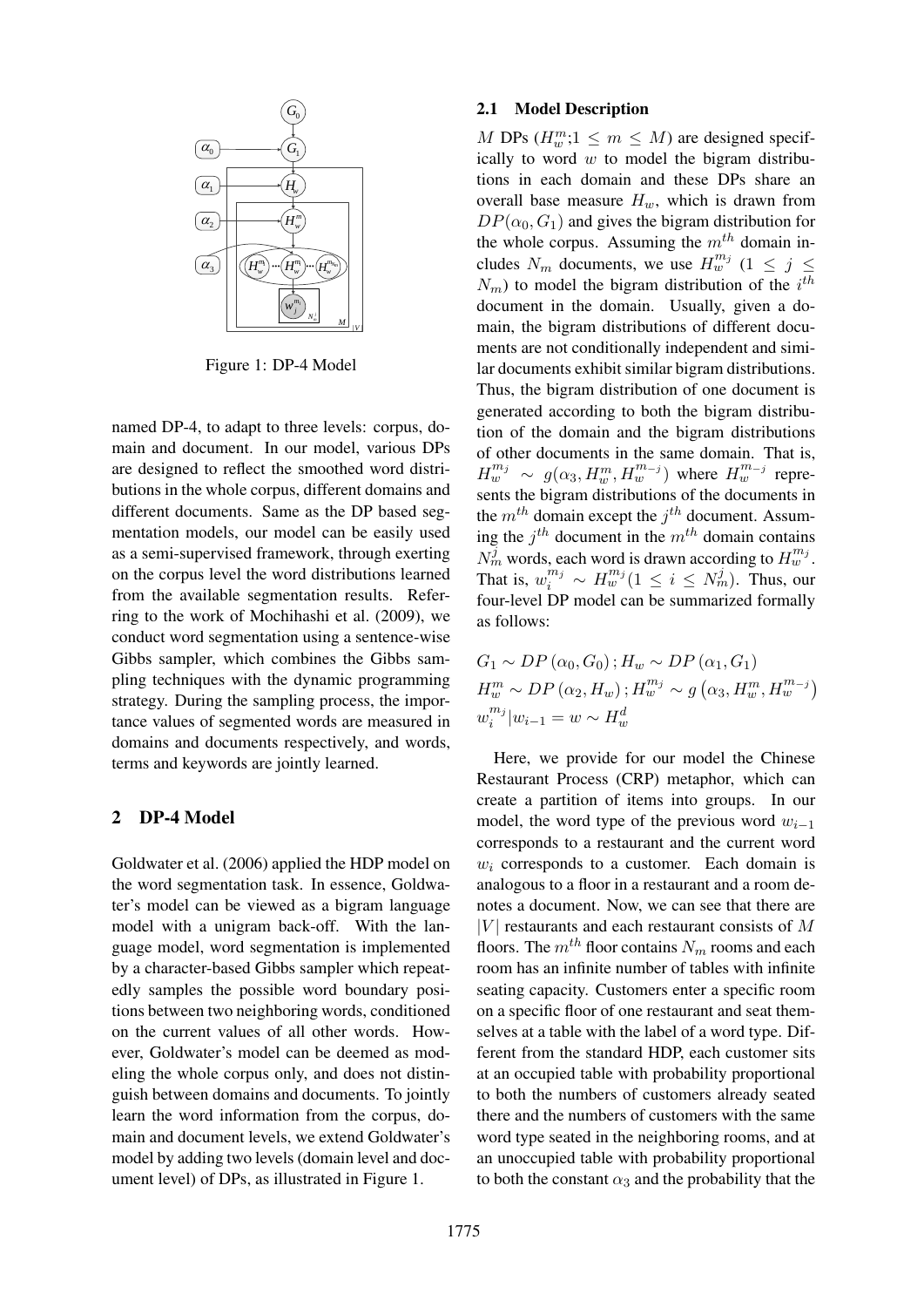customers with the same word type are seated on the same floor.

#### 2.2 Model Inference

It is important to build an accurate  $G_0$  which determines the prior word distribution  $p_0(w)$ . Similar to the work of Mochihashi et al. (2009), we consider the dependence between characters and calculate the prior distribution of a word  $w_i$  using the string frequency statistics (Krug, 1998):

$$
p_0(w_i) = \frac{n_s(w_i)}{\sum n_s(.)} \tag{1}
$$

where  $n_s(w_i)$  counts the character string composed of  $w_i$  and the symbol "." represents any word in the vocabulary  $V$ .

Then, with the CRP metaphor, we can obtain the expected word unigram and bigram distributions on the corpus level according to  $G_1$  and  $H_w$ :

$$
p_1(w_i) = \frac{n(w_i) + \alpha_0 p_0(w_i)}{\sum n(.) + \alpha_0}
$$
 (2)

$$
p_2(w_i|w_{i-1} = w) = \frac{n_w(w_i) + \alpha_1 p_1(w_i)}{\sum n_w(.) + \alpha_1}
$$
 (3)

where the subscript numbers indicate the corresponding DP levels.  $n(w_i)$  denotes the number of  $w_i$  and  $n_w(w_i)$  denotes the number of the bigram  $\langle w, w_i \rangle$  occurring in the corpus. Next, we can easily get the bigram distribution on the domain level by extending to the third DP.

$$
p_3^m(w_i|w_{i-1} = w) = \frac{n_w^m(w_i) + \alpha_2 p_2(w_i|w_{i-1})}{\sum n_w^m(.) + \alpha_2}
$$
\n(4)

where  $n_w^m(w_i)$  is the number of the bigram <  $w, w_i >$  occurring in the  $m<sup>th</sup>$  domain.

To model the bigram distributions on the document level, it is beneficial to consider the influence of related documents in the same domain (Wan and Xiao, 2008). Here, we only consider the influence from the  $K$  most similar documents with a simple similarity metric  $s(d_1, d_2)$  which calculates the Chinese character overlap ratio of two documents  $d_1$  and  $d_2$ . Let  $d_m^j$  denote the  $j^{th}$  document in the  $m^{th}$  domain and  $d_m^j[k]$  ( $1 \leq k \leq K$ ) the K most similar documents.  $d_m^j$  can be deemed to be "lengthened" by  $d_m^j[k]$  ( $1 \leq k \leq K$ ). Therefore, we estimate the count of  $w_i$  in  $d_m^j$  as:

$$
t_w^{d_m^j}(w_i) = n_w^{d_m^j}(w_i) + \sum_k s(d_m^j[k], d_m^j) n_w^{d_m^j[k]}(w_i)
$$
\n(5)

where  $n_w^{d_m^j[k]}(w_i)$  denotes the count of the bigram  $\langle w, w_i \rangle$  occurring in  $d_m^j[k]$ . Next, we model the bigram distribution in  $d_m^j$  as a DP with the base measure  $H_w^m$  :

$$
p_4^{d_m^j}(w_i|w_{i-1} = w) = \frac{t_w^{d_m^j}(w_i) + \alpha_3 p_3^m(w_i|w_{i-1})}{\sum t_w^{d_m^j}(\cdot) + \alpha_3}
$$
(6)

With CRP, we can also easily estimate the unigram probabilities  $p_3^m(w_i)$  and  $p_4^{d_m^j}(w_i)$  respectively on the domain and document levels, through combining all the restaurants.

To measure whether a word is eligible to be a term, the score function  $TH^m(\cdot)$  is defined as:

$$
TH^{m}(w_{i}) = \frac{p_{3}^{m}(w_{i})}{p_{1}(w_{i})}
$$
\n(7)

This equation is inspired by the work of Nazar (2011), which extracts terms with consideration of both the frequency in the domain corpus and the frequency in the general reference corpus. Similar to Eq. 7, we define the function  $KH^{d_m^j}(\cdot)$  to judge whether  $w_i$  is an appropriate keyword.

$$
KH^{d_m^j}(w_i) = \frac{p_4^{d_m^j}(w_i)}{p_1(w_i)}
$$
(8)

During each sampling, we make use of Eqs. (7) and (8) to identify the most possible terms and keywords. Once a word is identified as a term or keyword, it will drop out of the sampling process in the following iterations. Its CRP explanation is that some customers (terms and keywords) find their proper tables and keep sitting there afterwards.

#### 2.3 Sentence-wise Gibbs Sampler

The character-based Gibbs sampler for word segmentation (Goldwater et al., 2006) is extremely slow to converge, since there exists high correlation between neighboring words. Here, we introduce the sentence-wise Gibbs sampling technique as well as efficient dynamic programming strategy proposed by Mochihashi et al. (2009). The basic idea is that we randomly select a sentence in each sampling process and use the Viterbi algorithm (Viterbi, 1967) to find the optimal segmentation results according to the word distributions derived from other sentences. Different from Mochihashi's work, once terms or keywords are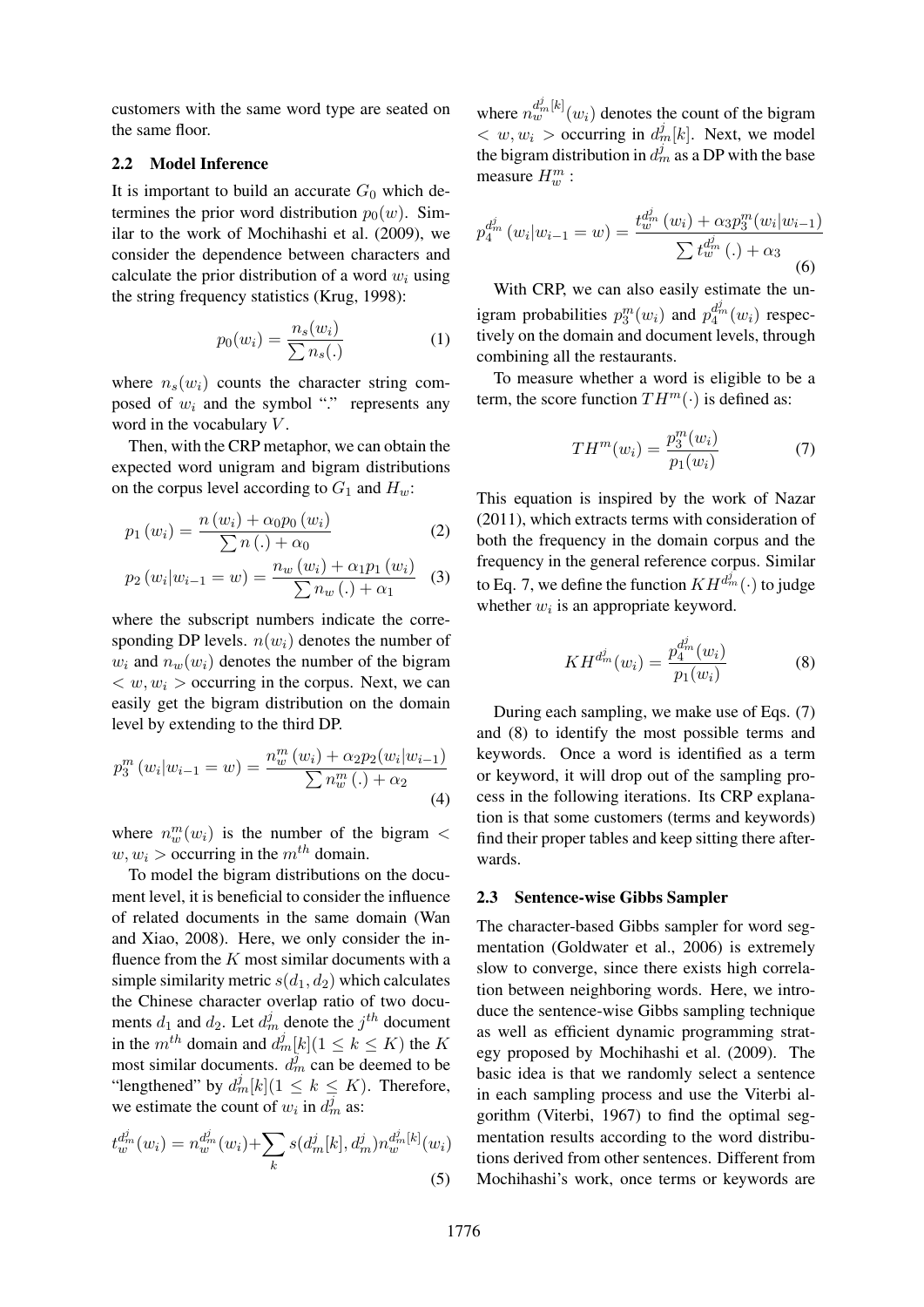identified, we do not consider them in the segmentation process. Due to space limitation, the algorithm is not detailed here and can be referred in (Mochihashi et al., 2009).

# 3 Experiment

### 3.1 Data and Setting

It is indeed difficult to find a standard evaluation corpus for our joint tasks, especially in different domains. As a result, we spent a lot of time to collect and annotate a new corpus  $1$  composed of ten domains (including *Physics*, *Computer*, *Agriculture*, *Sports*, *Disease*, *Environment*, *History*, *Art*, *Politics* and *Economy*) and each domain is composed of 200 documents. On average each document consists of about 4800 Chinese characters. For these 2000 documents, three annotators have manually checked the segmented words, terms and keywords as the gold standard results for evaluation. As we know, there exists a large amount of manually-checked segmented text for the general domain, which can be used as the training data for further segmentation. As with other nonparametric Bayesian models (Goldwater et al., 2006; Mochihashi et al., 2009), our DP-4 model can be easily amenable to semi-supervised learning by imposing the word distributions of the segmented text on the corpus level. The news texts provided by Peking University (named PKU corpus)<sup>2</sup> is used as the training data. This corpus contains about 1,870,000 Chinese characters and has been manually segmented into words.

In our experiments, the concentration coefficient  $(\alpha_0)$  is finally set to 20 and the other three  $(\alpha_{1\sim3})$  are set to 15. The parameter K which controls the number of similar documents is set to 3.

# 3.2 Performance Evaluation

The following baselines are implemented for comparison of segmentation results: (1) Forward maximum matching (FMM) algorithm with a vocabulary compiled from the PKU corpus; (2) Reverse maximum matching (RMM) algorithm with the compiled vocabulary; (3) Conditional Random Fields  $(CRFs)^3$  based supervised algorithm trained from the PKU corpus; (4) HDP based semisupervised algorithm (Goldwater et al., 2006) us-

ing the PKU corpus. The strength of Mochihashi et al. (2009)'s NPYLM based segmentation model is its speed due to the sentence-wise sampling technique, and its performance is similar to Goldwater et al. (2006)'s model. Thus, we do not consider the NPYLM based model for comparison here. Then, the segmentation results of FMM, RMM, CRF, and HDP methods are used respectively for further extracting terms and keywords. We use the mutual information to identify the candidate terms or keywords composed of more than two segmented words. As for DP-4, this recognition process has been done implicitly during sampling. To measure the candidate terms or keywords, we refer to the metric in Nazar (2011) to calculate their importance in some specific domain or document.

The metrics of  $F_1$  and the out-of-vocabulary Recall (OOV-R) are used to evaluate the segmentation results, referring to the gold standard results. The second and third columns of Table 1 show the  $F_1$  and OOV-R scores averaged on the 10 domains for all the compared methods. Our method significantly outperforms FMM, RMM and HDP according to t-test (p-value  $\leq$  0.05). From the segmentation results, we can see that the FMM and RMM methods are highly dependent on the compiled vocabulary and their identified OOV words are mainly the ones composed of a single Chinese character. The HDP method is heavily influenced by the segmented text, but it also exhibits the ability of learning new words. Our method only shows a slight advantage over the CRF approach. We check our segmentation results and find that the performance of the DP-4 model is depressed by the identified terms and keywords which may be composed of more than two words in the gold standard results, because the DP-4 model always treats the term or keyword as a single word. For example, in the gold standard, "岭南文化((Lingnan Culture)" is segmented into two words "岭南" and "á", "pn•"(data interface)" is segmented into "数据" and "接口" and so on. In fact, our segmentation results correctly treat "岭南文化" and "数 据接口" as words.

To evaluate the TE and KE performance, the top 50 (TE-50) and 100 (TE-100) accuracy are measured for the identified terms of one domain, while the top 5 (KE-5) and 10 (KE-10) accuracy for the keywords in one document, are shown in the right four columns of Table 1. We can see that DP-

 $1$ Nine domains are from http://www.datatang. com/data/44139 and we add an extra *Disease* domain.

<sup>2</sup>http://icl.pku.edu.cn

<sup>&</sup>lt;sup>3</sup>We adopt CRF++(http://crfpp.googlecode. com/svn/trunk/doc/index.html)